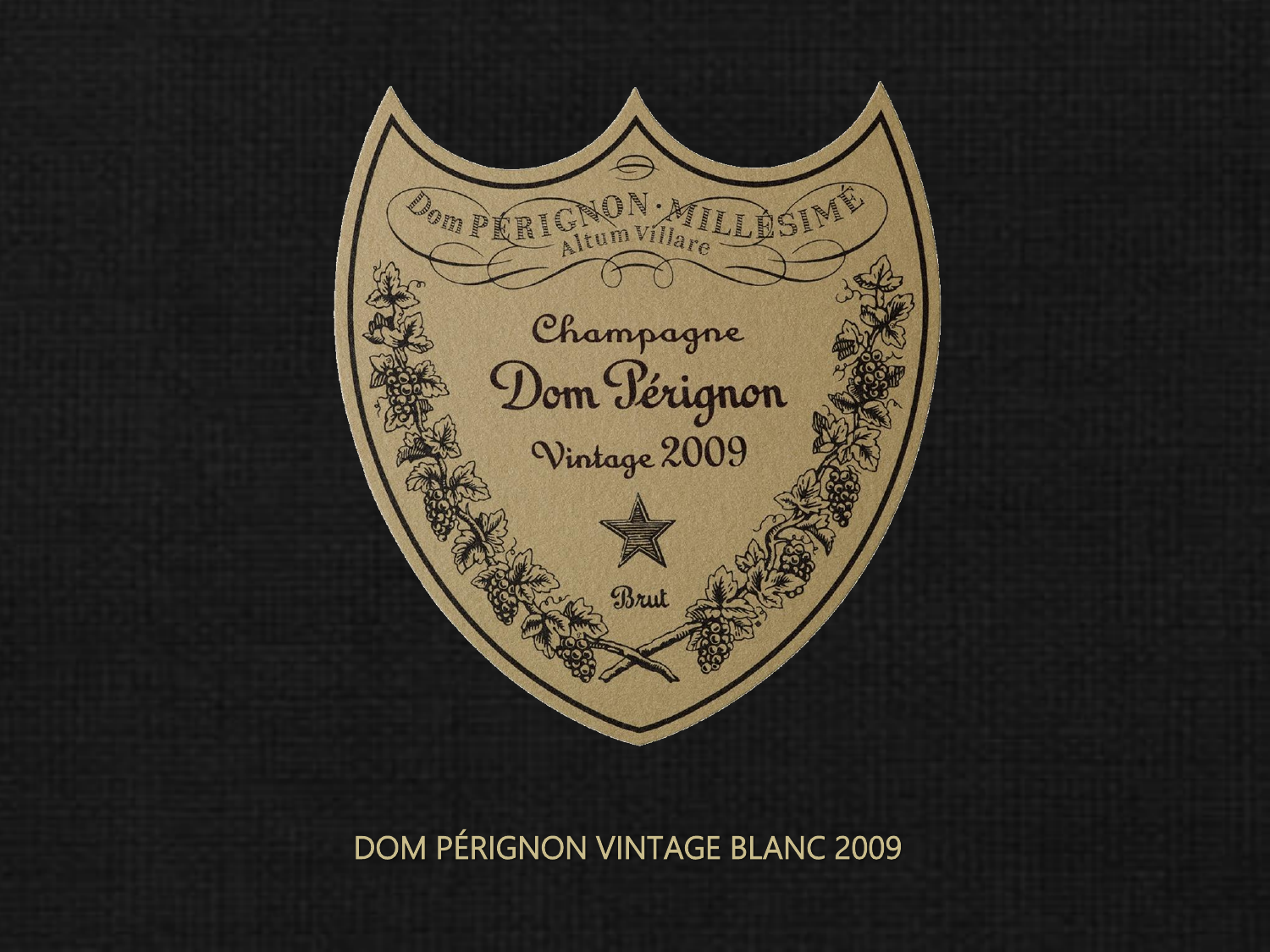"We needed to learn from all the past vintages to dare to produce 2009,' said Richard Geoffroy. 'Dom Pérignon 2009 would certainly not be what it is without the experience gained while producing Dom Pérignon 2003. It is one of the seminal vintages that encourages winemakers to go beyond what they already know: to take risks and keep on growing."

Geoffroy describes the 2009 as having 'restrained power and incredible persistence', adding, 'the texture is not creamy, it's silky.'

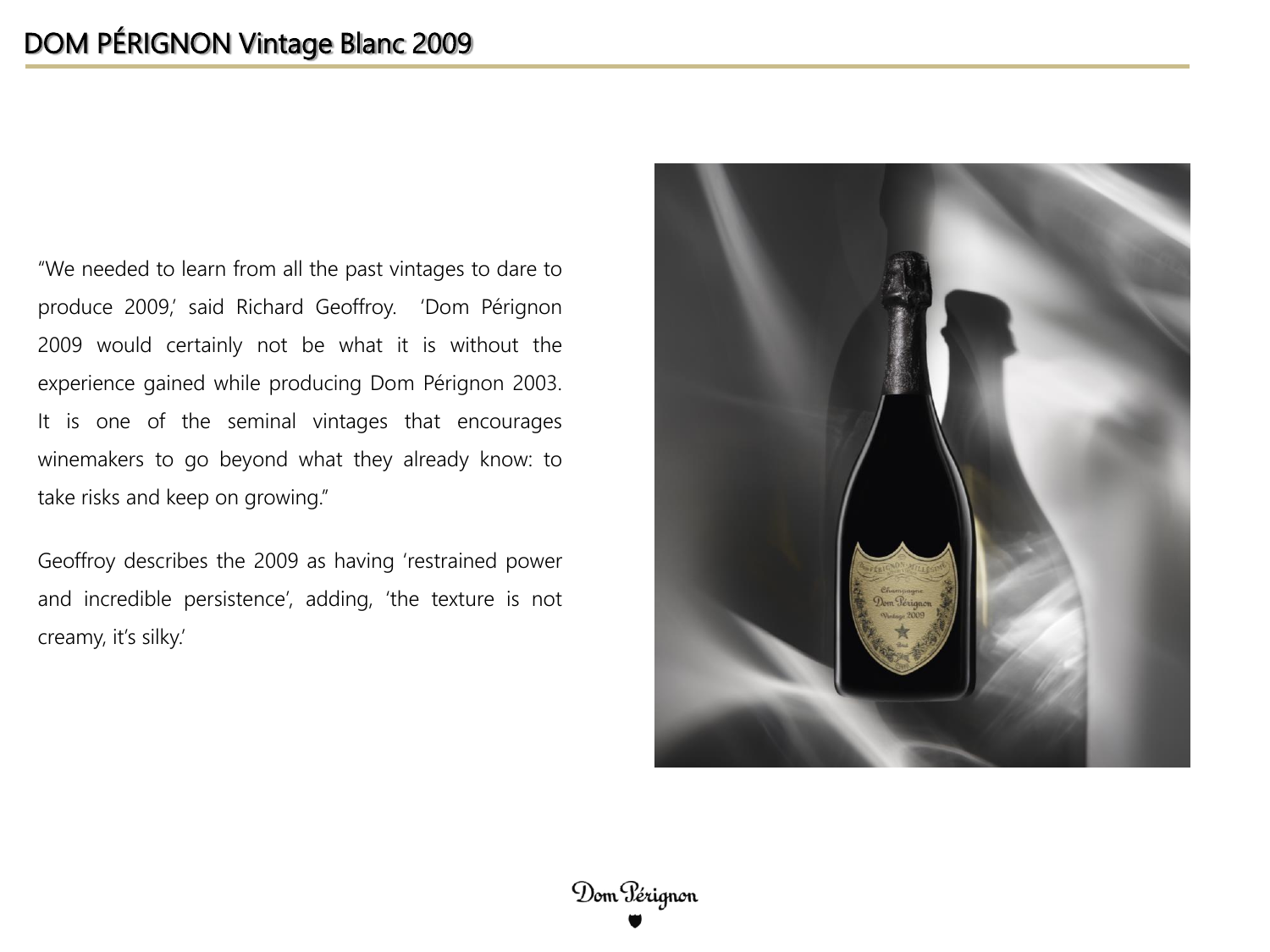## The Vintage

The year began with unfavourable conditions that lasted for some time. A harsh winter was followed by a mild and rainy spring. Flowering turnery out to be difficult, and the threat of mildew was high. Storms in July raised fears for grapes' health.

August, however, was perfect. Weather was uninterrupted hot and dry, right up to the harvest, with the unfortunate exception of a hailstorm on 4 th September in Hautvillers, Vezernay and Chouilly.

The harvest began on the 12<sup>th</sup> September in idyllic conditions. The fruit was magnificently mature and flawlessly healthy. The Pinot Noir grapes had surprisingly little colour.

### Nose

Notes of guava and spicy green grapefruit zest combine with stone fruit: white peach and nectarine. The wine opens up, with the whole complemented by woody vanilla and warm , lightly toasted brioche.

### Palate

The fruit is majestic: ripe, fleshy and profound. Beyond the richness and a certain voluptuousness is a strong impression of consistency that prevails. The wine's power is remarkably restrained. The various sensations – silky, salty, sappy, bitter and briny – converge and persist.

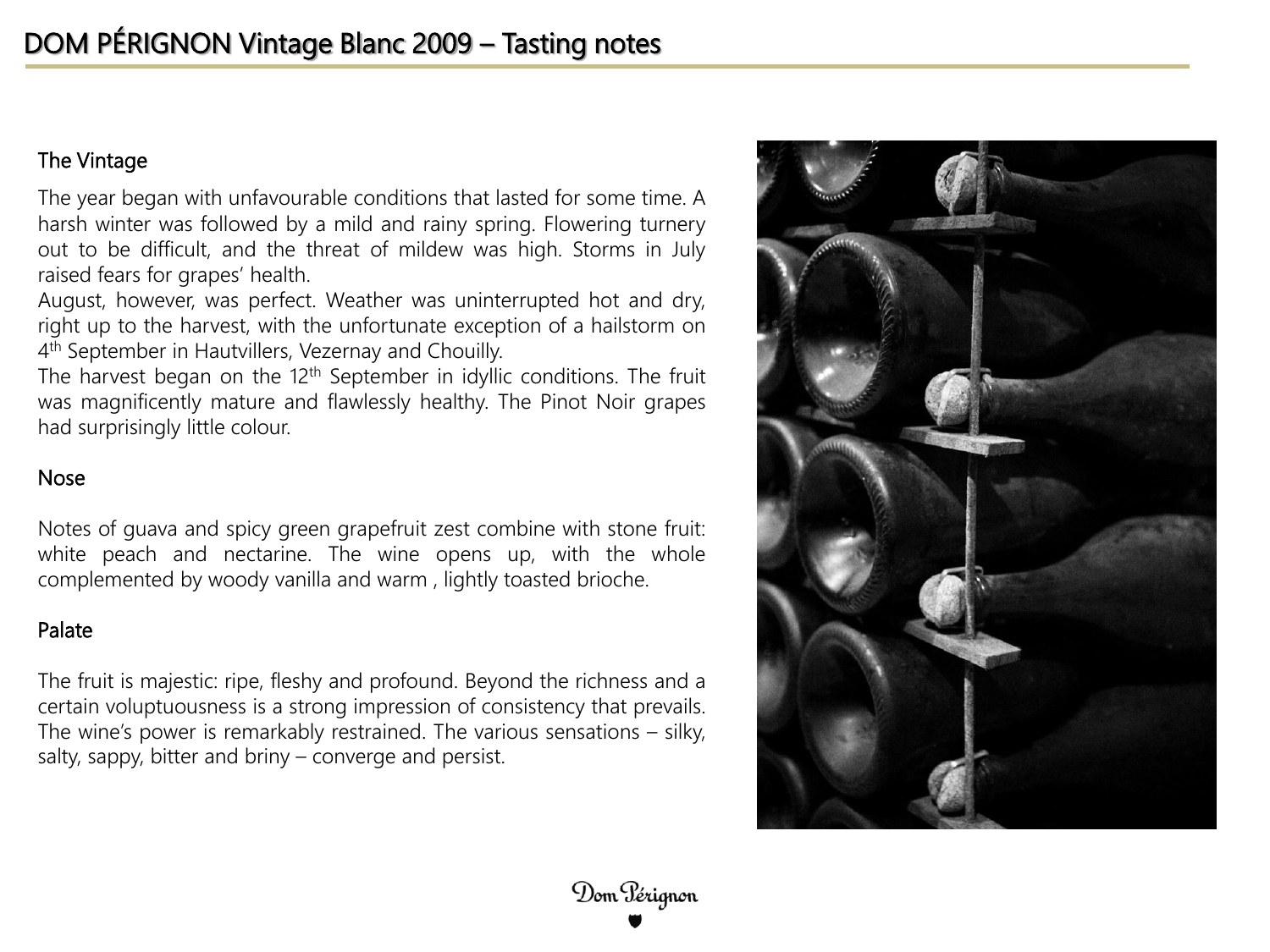# Steven Spurrier (97 points)

"Released before the 'tighter' 2008, the standout character of the 2009 according to chef de cave Richard Geoffroy is 'fruit , glorious, fruit'. With its floral nose, taffeta texture and linear finish, this balances power and restraint with precision and charm."

## Jancis Robinson (18+)

"Just being released. Very pale, very youthful nose. Lots of zest and freshness. Introvert and tight. But approachable in terms of texture. The flavour is not fully formed yet but it's already a pleasure to drink from the point of view of balance, presumably thanks to the relatively low acidity. Light hint of bitterness on the end. Length. Palate-enrobing! Lovely texture."

# Antonio Galloni (94 points)

"The 2009 Dom Pérignon is a gorgeous, totally seductive Champagne that will drink well right out of the gate. Medium in body and unusually open-knit at this stage, the 2009 is one of the most accessible young Dom Pérignons I can remember tasting. It is an excellent choice to drink while waiting for the release of the stellar 2008 and some recent vintages that remain very young, including the 2006. Despite the warm, ripe personality of the 2009 Dom Pérignon is quite gracious, but there is plenty of depth underpinning the fruit. With each successive tasting, the 2009 seems to have gained more power and breadth, especially on the finish. Above all else, the 2009 is decidedly restrained for a warm, radiant vintage. It is not as overtly flamboyant as the 2002 nor as phenolically intense as years like 2003 and 2006. Instead, the 2009 is a beautifully balanced Champagne, with all of its elements in the right place."

# Michael Edwards (96 points)

"Unbroken sun through August and early September helped to shape an idyllic harvest, on 12th September. Superb maturity of fruit in flawless health has produced a wine with wafting scents of both fresh and confit of spiced lemon and wild cherry. Despite the heat, the wine has freshness, vitality and length. Still a youngster, this will grow greatly by 2019. A more stylish son of the '03, and cousin of the slender and charming '06. Disgorged June 2016. Drinking Window 2019 – 2027 "